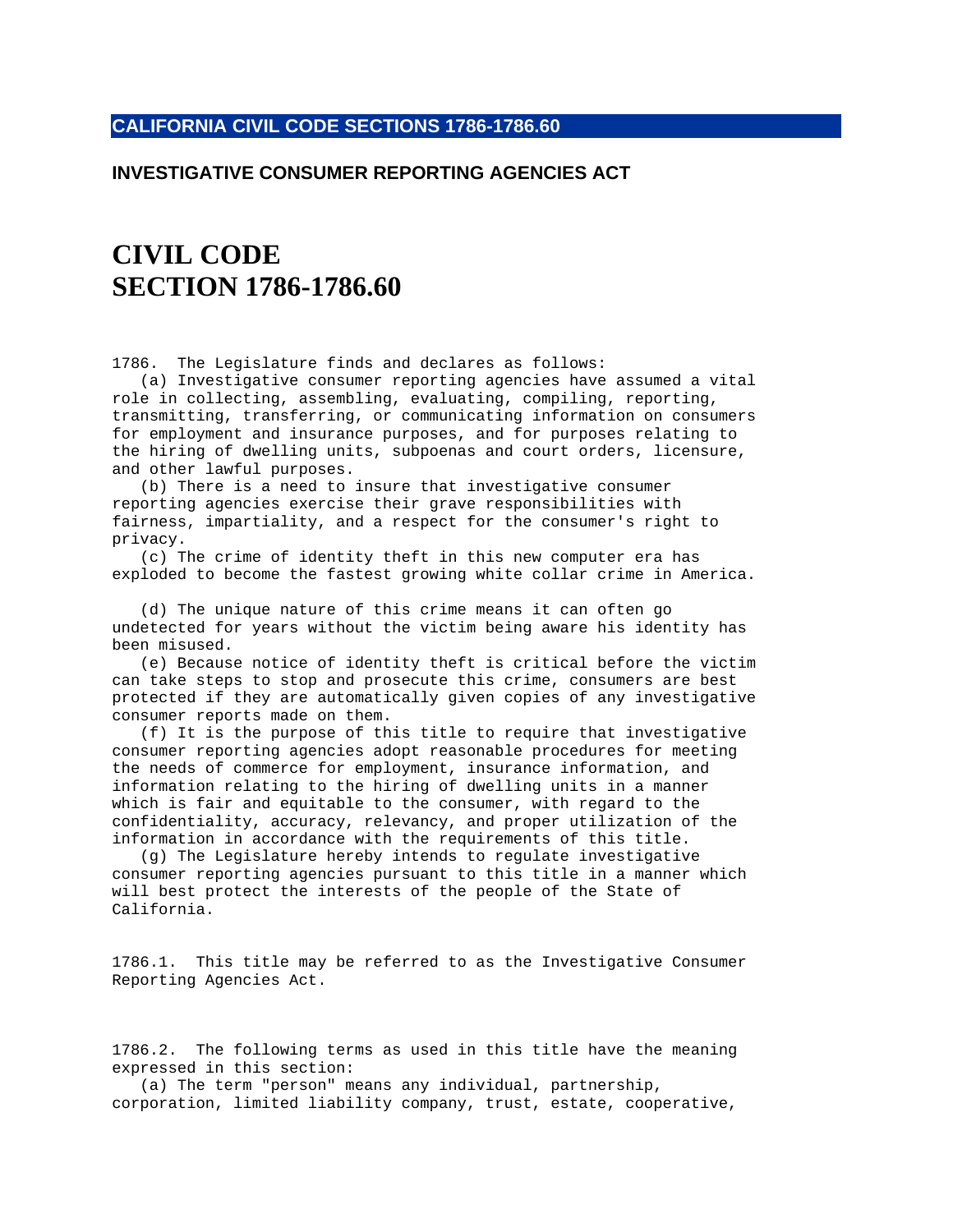association, government or governmental subdivision or agency, or other entity. The term "person" as used in this title shall not be construed to require duplicative reporting by any individual, corporation, trust, estate, cooperative, association, government, or governmental subdivision or agency, or other entity involved in the same transaction.

 (b) The term "consumer" means a natural individual who has made application to a person for employment purposes, for insurance for personal, family, or household purposes, or the hiring of a dwelling unit, as defined in subdivision (c) of Section 1940.

 (c) The term "investigative consumer report" means a consumer report in which information on a consumer's character, general reputation, personal characteristics, or mode of living is obtained through any means. The term does not include a consumer report or other compilation of information that is limited to specific factual information relating to a consumer's credit record or manner of obtaining credit obtained directly from a creditor of the consumer or from a consumer reporting agency when that information was obtained directly from a potential or existing creditor of the consumer or from the consumer. Notwithstanding the foregoing, for transactions between investigative consumer reporting agencies and insurance institutions, agents, or insurance-support organizations subject to Article 6.6 (commencing with Section 791) of Chapter 1 of Part 2 of Division 1 of the Insurance Code, the term "investigative consumer report" shall have the meaning set forth in subdivision (n) of Section 791.02 of the Insurance Code.

 (d) The term "investigative consumer reporting agency" means any person who, for monetary fees or dues, engages in whole or in part in the practice of collecting, assembling, evaluating, compiling, reporting, transmitting, transferring, or communicating information concerning consumers for the purposes of furnishing investigative consumer reports to third parties, but does not include any governmental agency whose records are maintained primarily for traffic safety, law enforcement, or licensing purposes, or any licensed insurance agent, insurance broker, or solicitor, insurer, or life insurance agent.

 (e) The term "file," when used in connection with information on any consumer, means all of the information on that consumer recorded and retained by an investigative consumer reporting agency regardless of how the information is stored.

 (f) The term "employment purposes," when used in connection with an investigative consumer report, means a report used for the purpose of evaluating a consumer for employment, promotion, reassignment, or retention as an employee.

 (g) The term "medical information" means information on a person's medical history or condition obtained directly or indirectly from a licensed physician, medical practitioner, hospital, clinic, or other medical or medically related facility.

1786.10. (a) Every investigative consumer reporting agency shall, upon request and proper identification of any consumer, allow the consumer to visually inspect all files maintained regarding the consumer at the time of the request.

 (b) (1) All items of information shall be available for inspection, except that the sources of information, other than public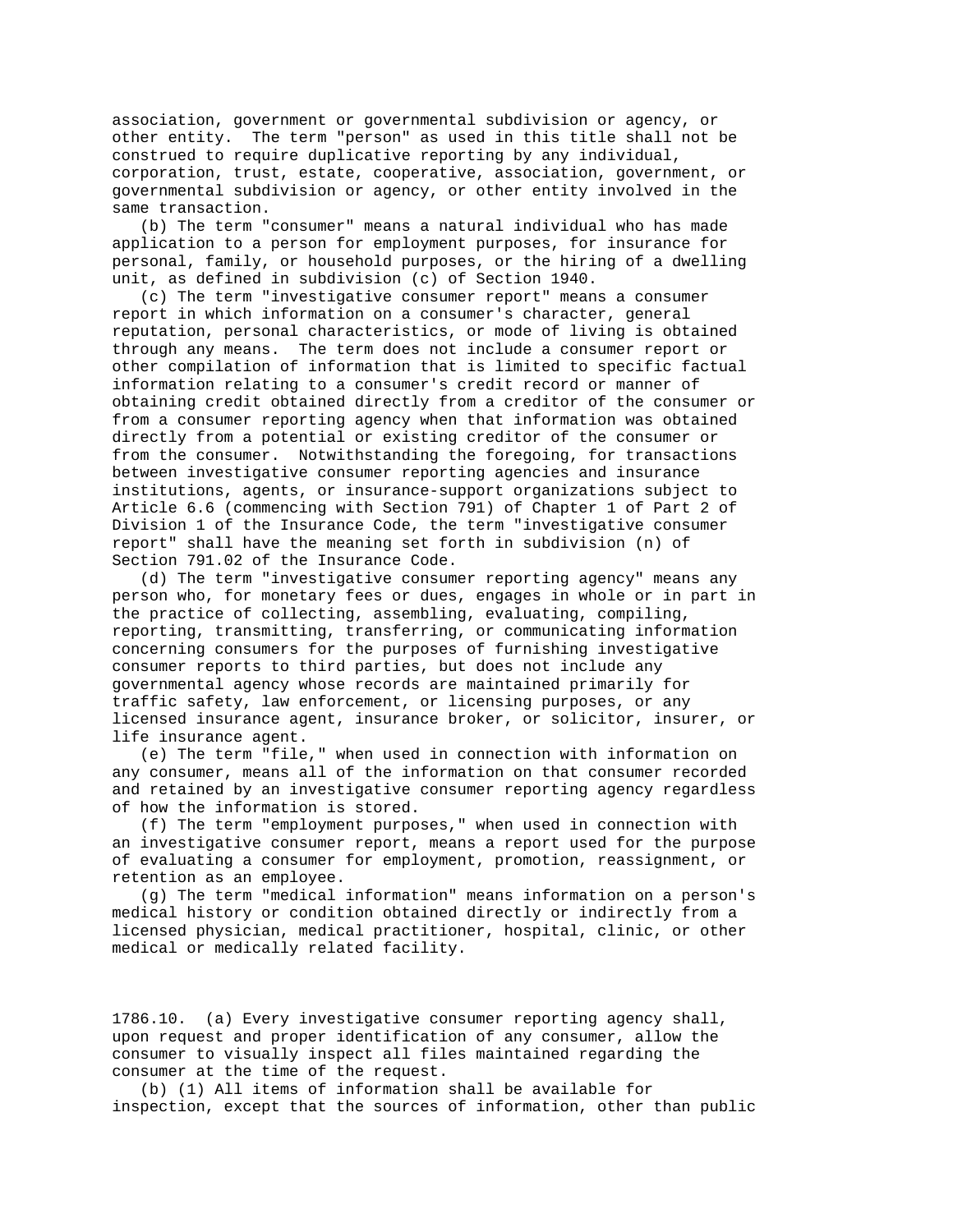records and records from databases available for sale, acquired solely for use in preparing an investigative consumer report and actually used for no other purpose need not be disclosed. However, if an action is brought under this title, those sources shall be available to the consumer under appropriate discovery procedures in the court in which the action is brought.

 (2) This title shall not be interpreted to mean that investigative consumer reporting agencies are required to divulge to consumers the sources of investigative consumer reports, except in appropriate discovery procedures as outlined in this title.

 (c) The investigative consumer reporting agency shall also identify the recipients of any investigative consumer report on the consumer that the investigative consumer reporting agency has furnished for either of the following purposes:

 (1) For employment or insurance purposes within the three-year period preceding the request.

 (2) For any other purpose within the three-year period preceding the request.

 (d) The identification of a recipient under subdivision (c) shall include the name of the recipient or, if applicable, the trade name (written in full) under which the recipient conducts business and, upon request of the consumer, the address and telephone number of the recipient.

 (e) The investigative consumer reporting agency shall also disclose the dates, original payees, and amounts of any checks or charges upon which is based any adverse characterization of the consumer, included in the file at the time of the disclosure.

1786.11. Every investigative consumer reporting agency that provides an investigative consumer report to a person other than the consumer shall make a copy of that report available, upon request and proper identification, to the consumer for at least two years after the date that the report is provided to the other person.

1786.12. An investigative consumer reporting agency shall only furnish an investigative consumer report under the following circumstances:

 (a) In response to the order of a court having jurisdiction to issue the order.

 (b) In compliance with a lawful subpoena issued by a court of competent jurisdiction.

 (c) In accordance with the written instructions of the consumer to whom it relates.

(d) To a person that it has reason to believe:

(1) Intends to use the information for employment purposes; or

 (2) Intends to use the information serving as a factor in determining a consumer's eligibility for insurance or the rate for any insurance; or

 (3) Intends to use the information in connection with a determination of the consumer's eligibility for a license or other benefit granted by a governmental instrumentality required by law to consider the applicant's financial responsibility or status; or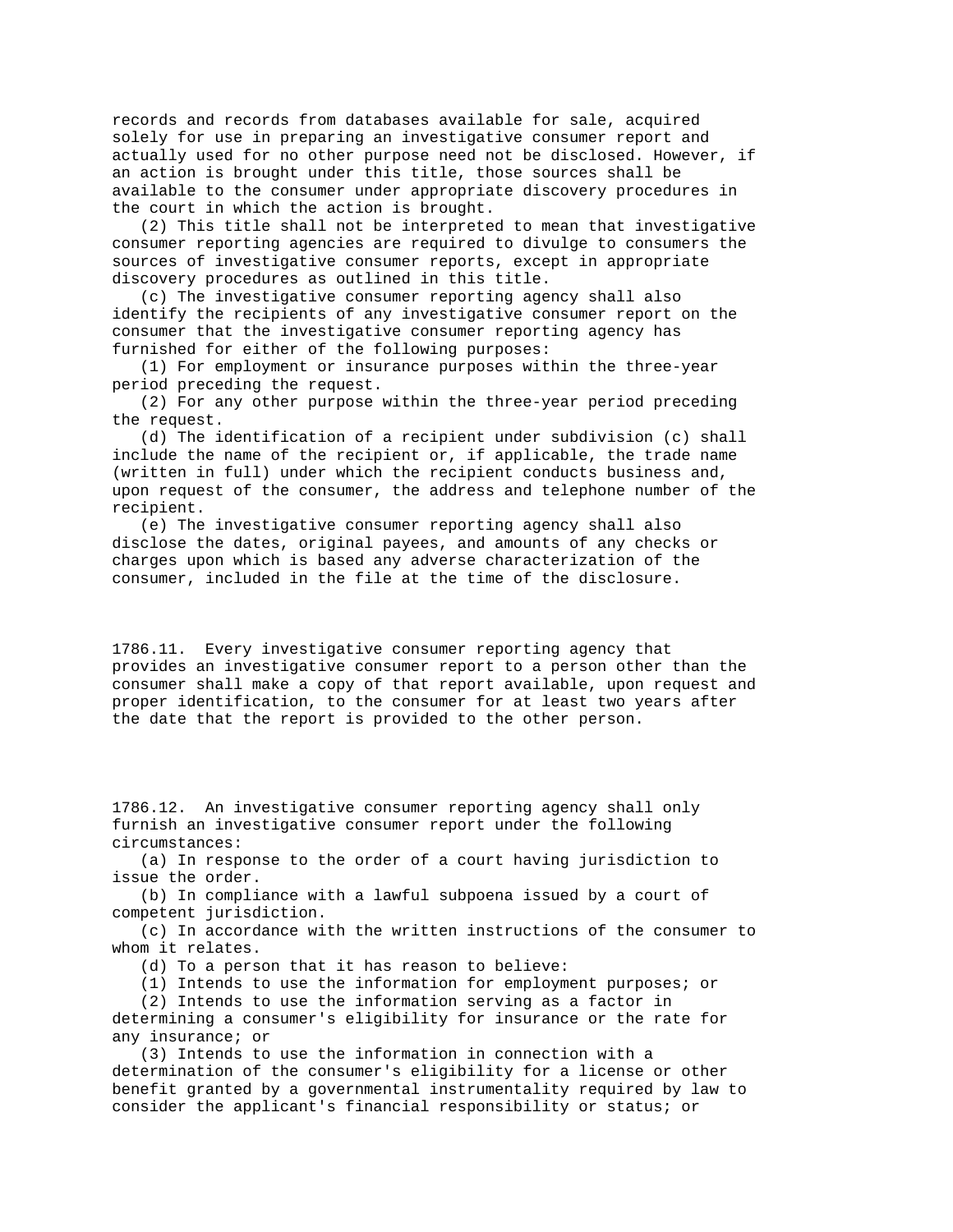(4) Intends to use the information in connection with an order of a court of competent jurisdiction to provide support where the imposition or enforcement of the order involves the consumer; or

 (5) Intends to use the information in connection with the hiring of a dwelling unit, as defined in subdivision (c) of Section 1940.

 (e) An investigative consumer reporting agency shall not prepare or furnish an investigative consumer report to a person described in subdivision (d) unless the agency has received the certification under paragraph (4) of subdivision (a) of Section 1786.16 from the person requesting the report.

 (f) An investigative consumer reporting agency shall not furnish an investigative consumer report to a person described in subdivision (d) if that report contains medical information about a consumer, unless the consumer consents to the furnishing of the report.

1786.14. Notwithstanding the provisions of Section 1786.12 an investigative consumer reporting agency may furnish to a governmental agency a consumer's name, address, former address, places of employment, or former places of employment.

1786.16. (a) Any person described in subdivision (d) of Section 1786.12 shall not procure or cause to be prepared an investigative consumer report unless the following applicable conditions are met:

 (1) If an investigative consumer report is sought in connection with the underwriting of insurance, it shall be clearly and accurately disclosed in writing at the time the application form, medical form, binder, or similar document is signed by the consumer that an investigative consumer report regarding the consumer's character, general reputation, personal characteristics, and mode of living may be made. If no signed application form, medical form, binder, or similar document is involved in the underwriting transaction, the disclosure shall be made to the consumer in writing and mailed or otherwise delivered to the consumer not later than three days after the report was first requested. The disclosure shall include the name and address of any investigative consumer reporting agency conducting an investigation, plus the nature and scope of the investigation requested, and a summary of the provisions of Section 1786.22.

 (2) If, at any time, an investigative consumer report is sought for employment purposes other than suspicion of wrongdoing or misconduct by the subject of the investigation, the person seeking the investigative consumer report may procure the report, or cause the report to be made, only if all of the following apply:

 (A) The person procuring or causing the report to be made has a permissible purpose, as defined in Section 1786.12.

 (B) The person procuring or causing the report to be made provides a clear and conspicuous disclosure in writing to the consumer at any time before the report is procured or caused to be made in a document that consists solely of the disclosure, that:

(i) An investigative consumer report may be obtained.

(ii) The permissible purpose of the report is identified.

 (iii) The disclosure may include information on the consumer's character, general reputation, personal characteristics, and mode of living.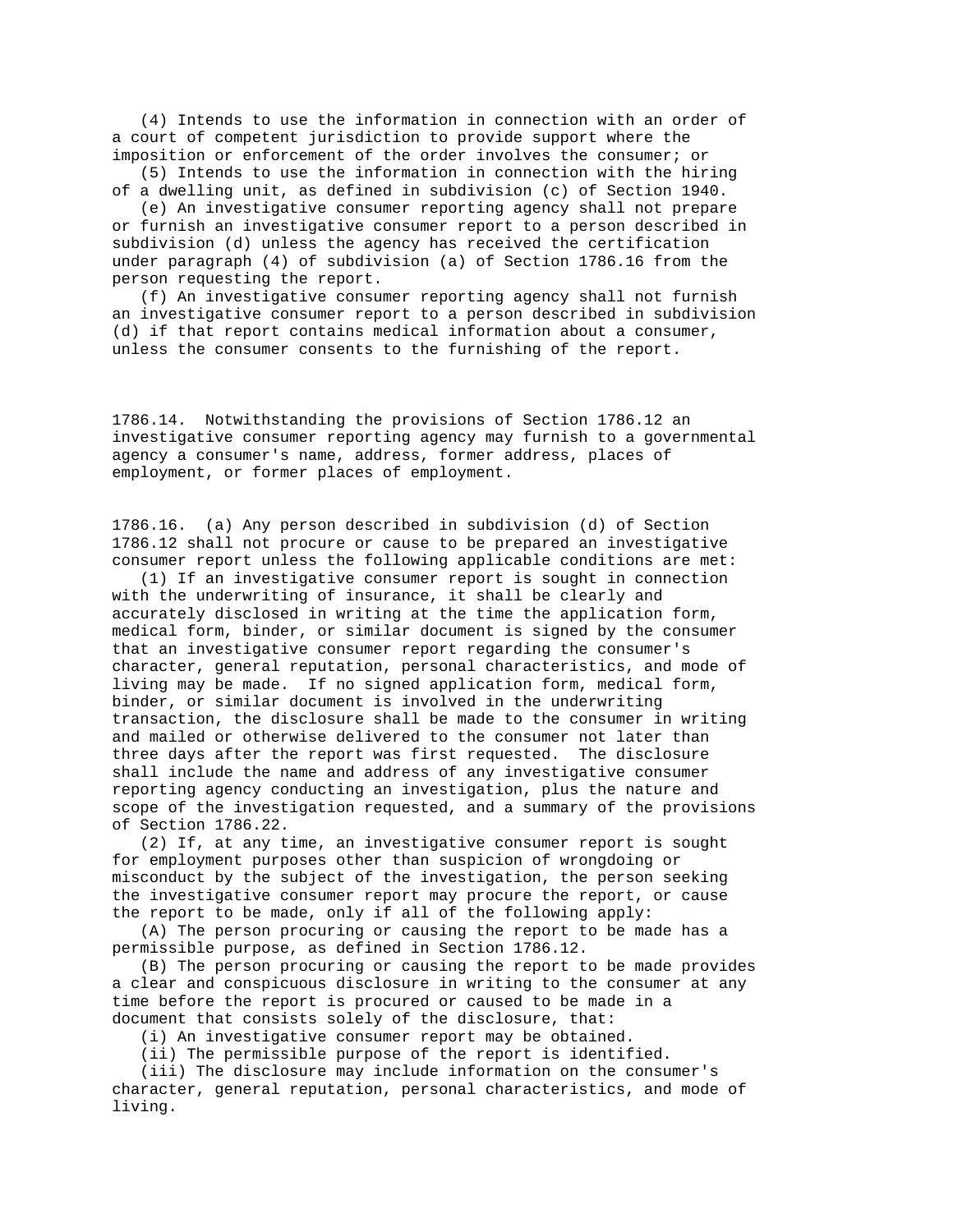(iv) Identifies the name, address, and telephone number of the investigative consumer reporting agency conducting the investigation.

 (v) Notifies the consumer in writing of the nature and scope of the investigation requested, including a summary of the provisions of Section 1786.22.

 (C) The consumer has authorized in writing the procurement of the report.

 (3) If an investigative consumer report is sought in connection with the hiring of a dwelling unit, as defined in subdivision (c) of Section 1940, the person procuring or causing the request to be made shall, not later than three days after the date on which the report was first requested, notify the consumer in writing that an investigative consumer report will be made regarding the consumer's character, general reputation, personal characteristics, and mode of living. The notification shall also include the name and address of the investigative consumer reporting agency that will prepare the report and a summary of the provisions of Section 1786.22.

 (4) The person procuring or causing the request to be made shall certify to the investigative consumer reporting agency that the person has made the applicable disclosures to the consumer required by this subdivision and that the person will comply with subdivision (b).

 (5) The person procuring the report or causing it to be prepared agrees to provide a copy of the report to the subject of the investigation, as provided in subdivision (b).

 (b) Any person described in subdivision (d) of Section 1786.12 who requests an investigative consumer report, in accordance with subdivision (a) regarding that consumer, shall do the following:

 (1) Provide the consumer a means by which the consumer may indicate on a written form, by means of a box to check, that the consumer wishes to receive a copy of any report that is prepared. If the consumer wishes to receive a copy of the report, the recipient of the report shall send a copy of the report to the consumer within three business days of the date that the report is provided to the recipient, who may contract with any other entity to send a copy to the consumer. The notice to request the report may be contained on either the disclosure form, as required by subdivision (a), or a separate consent form. The copy of the report shall contain the name, address, and telephone number of the person who issued the report and how to contact them.

 (2) Comply with Section 1786.40, if the taking of adverse action is a consideration.

 (c) Subdivisions (a) and (b) do not apply to an investigative consumer report procured or caused to be prepared by an employer, if the report is sought for employment purposes due to suspicion held by an employer of wrongdoing or misconduct by the subject of the investigation.

 (d) Those persons described in subdivision (d) of Section 1786.12 constitute the sole and exclusive class of persons who may cause an investigative consumer report to be prepared.

1786.18. (a) Except as authorized under subdivision (b), an investigative consumer reporting agency may not make or furnish any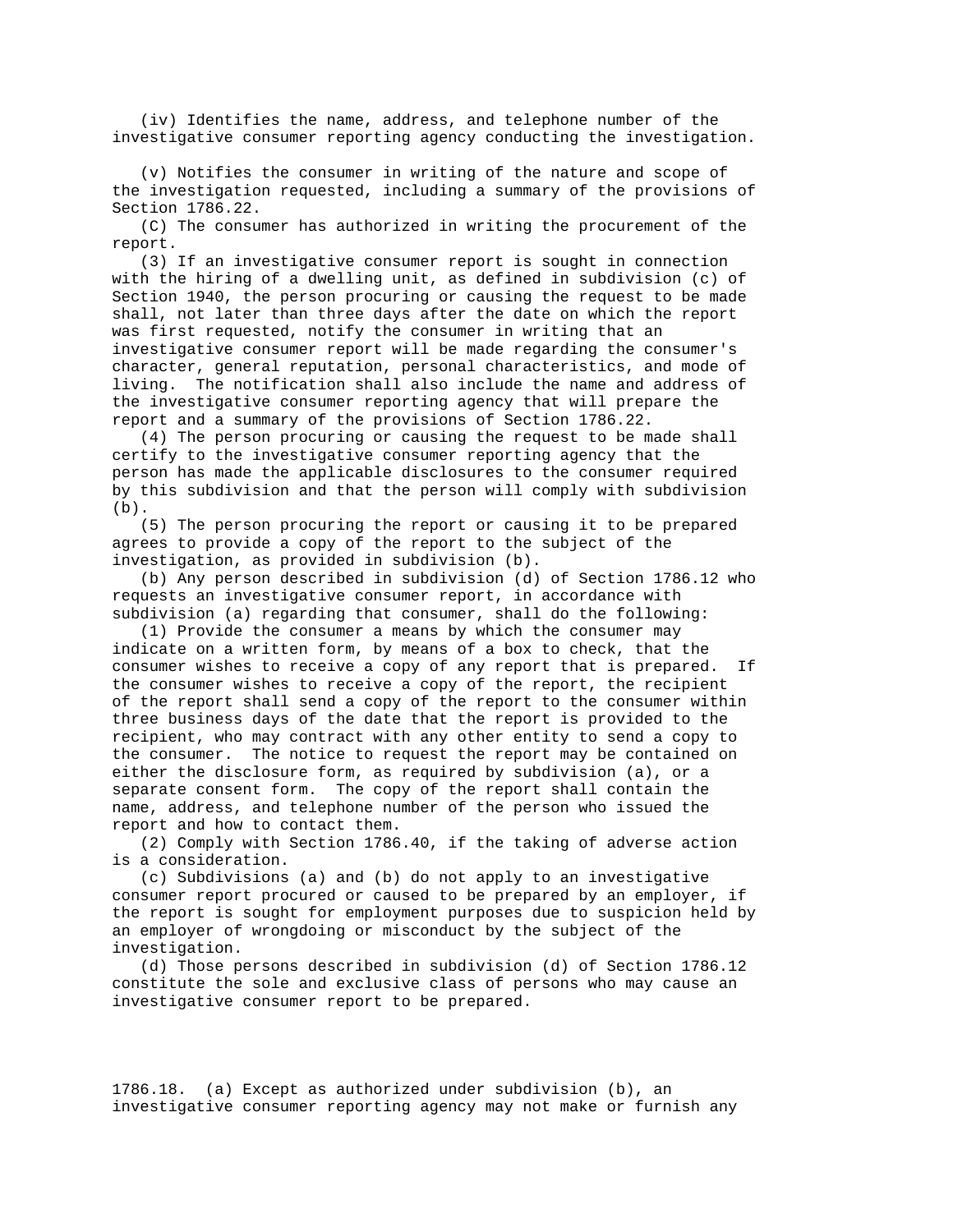investigative consumer report containing any of the following items of information:

 (1) Bankruptcies that, from the date of adjudication, antedate the report by more than 10 years.

 (2) Suits that, from the date of filing, and satisfied judgments that, from the date of entry, antedate the report by more than seven years.

 (3) Unsatisfied judgments that, from the date of entry, antedate the report by more than seven years.

 (4) Unlawful detainer actions where the defendant was the prevailing party or where the action is resolved by settlement agreement.

 (5) Paid tax liens that, from the date of payment, antedate the report by more than seven years.

 (6) Accounts placed for collection or charged to profit and loss that antedate the report by more than seven years.

 (7) Records of arrest, indictment, information, misdemeanor complaint, or conviction of a crime that, from the date of disposition, release, or parole, antedate the report by more than seven years. These items of information shall no longer be reported if at any time it is learned that, in the case of a conviction, a full pardon has been granted or, in the case of an arrest, indictment, information, or misdemeanor complaint, a conviction did not result; except that records of arrest, indictment, information, or misdemeanor complaints may be reported pending pronouncement of judgment on the particular subject matter of those records.

 (8) Any other adverse information that antedates the report by more than seven years.

 (b) The provisions of subdivision (a) are not applicable in either of the following circumstances:

 (1) If the investigative consumer report is to be used in the underwriting of life insurance involving, or that may reasonably be expected to involve, an amount of two hundred fifty thousand dollars (\$250,000) or more.

 (2) If the investigative consumer report is to be used by an employer who is explicitly required by a governmental regulatory agency to check for records that are prohibited by subdivision (a) when the employer is reviewing a consumer's qualification for employment.

 (c) Except as otherwise provided in Section 1786.28, an investigative consumer reporting agency shall not furnish an investigative consumer report that includes information that is a matter of public record and that relates to an arrest, indictment, conviction, civil judicial action, tax lien, or outstanding judgment, unless the agency has verified the accuracy of the information during the 30-day period ending on the date on which the report is furnished.

 (d) An investigative consumer reporting agency shall not prepare or furnish an investigative consumer report on a consumer that contains information that is adverse to the interest of the consumer and that is obtained through a personal interview with a neighbor, friend, or associate of the consumer or with another person with whom the consumer is acquainted or who has knowledge of the item of information, unless either (1) the investigative consumer reporting agency has followed reasonable procedures to obtain confirmation of the information, from an additional source that has independent and direct knowledge of the information, or (2) the person interviewed is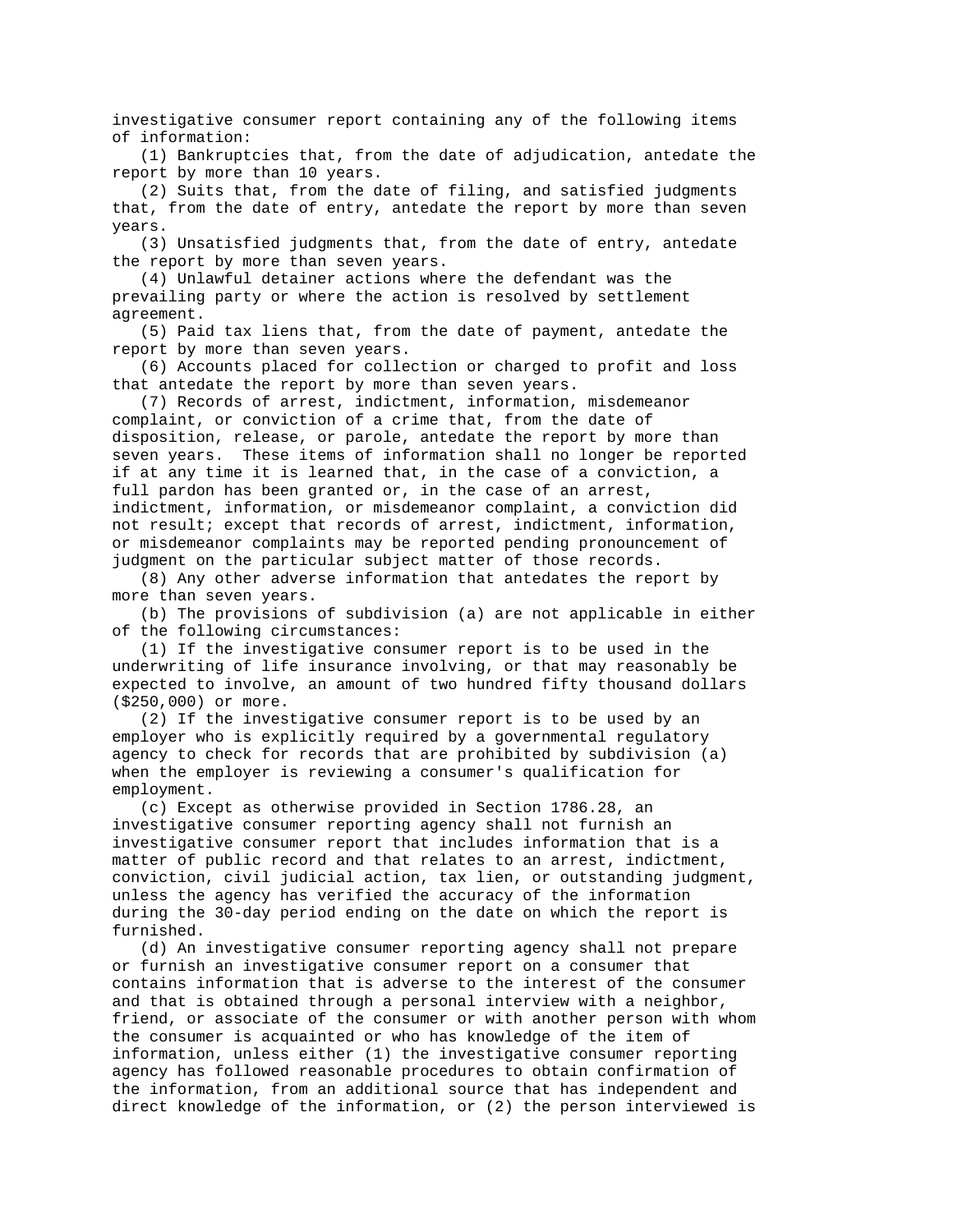the best possible source of the information.

1786.20. (a) An investigative consumer reporting agency shall maintain reasonable procedures designed to avoid violations of Section 1786.18 and to limit furnishing of investigative consumer reports for the purposes listed under Section 1786.12. These procedures shall require that prospective users of the information identify themselves, certify the purposes for which the information is sought and that the information will be used for no other purposes, and make the certifications described in paragraph (4) of subdivision (a) of Section 1786.16. From the effective date of this title, the investigative consumer reporting agency shall keep a record of the purposes for which information is sought, as stated by the user. The investigative consumer reporting agency may assume that the purpose for which a user seeks information remains the same as that which a user has previously stated. The investigative consumer reporting agency shall inform the user that the user is obligated to notify the agency of any change in the purpose for which information will be used. An investigative consumer reporting agency shall make a reasonable effort to verify the identity of a new prospective user and the uses certified by the prospective user prior to furnishing the user any investigative consumer reports. An investigative consumer reporting agency may not furnish an investigative consumer report to a person unless it has a written agreement that the investigative consumer reports will be used by that person only for purposes listed in Section 1786.12.

 (b) Whenever an investigative consumer reporting agency prepares an investigative consumer report, it shall follow reasonable procedures to assure maximum possible accuracy of the information concerning the individual about whom the report relates. An investigative consumer reporting agency shall retain the investigative consumer report for two years after the report is provided.

 (c) An investigative consumer reporting agency may not make an inquiry for the purpose of preparing an investigative consumer report on a consumer for employment purposes if the making of the inquiry by an employer or prospective employer of the consumer would violate applicable federal or state equal employment opportunity law or regulation.

1786.22. (a) An investigative consumer reporting agency shall supply files and information required under Section 1786.10 during normal business hours and on reasonable notice.

 (b) Files maintained on a consumer shall be made available for the consumer's visual inspection, as follows:

 (1) In person, if he appears in person and furnishes proper identification. A copy of his file shall also be available to the consumer for a fee not to exceed the actual costs of duplication services provided.

 (2) By certified mail, if he makes a written request, with proper identification, for copies to be sent to a specified addressee. Investigative consumer reporting agencies complying with requests for certified mailings under this section shall not be liable for disclosures to third parties caused by mishandling of mail after such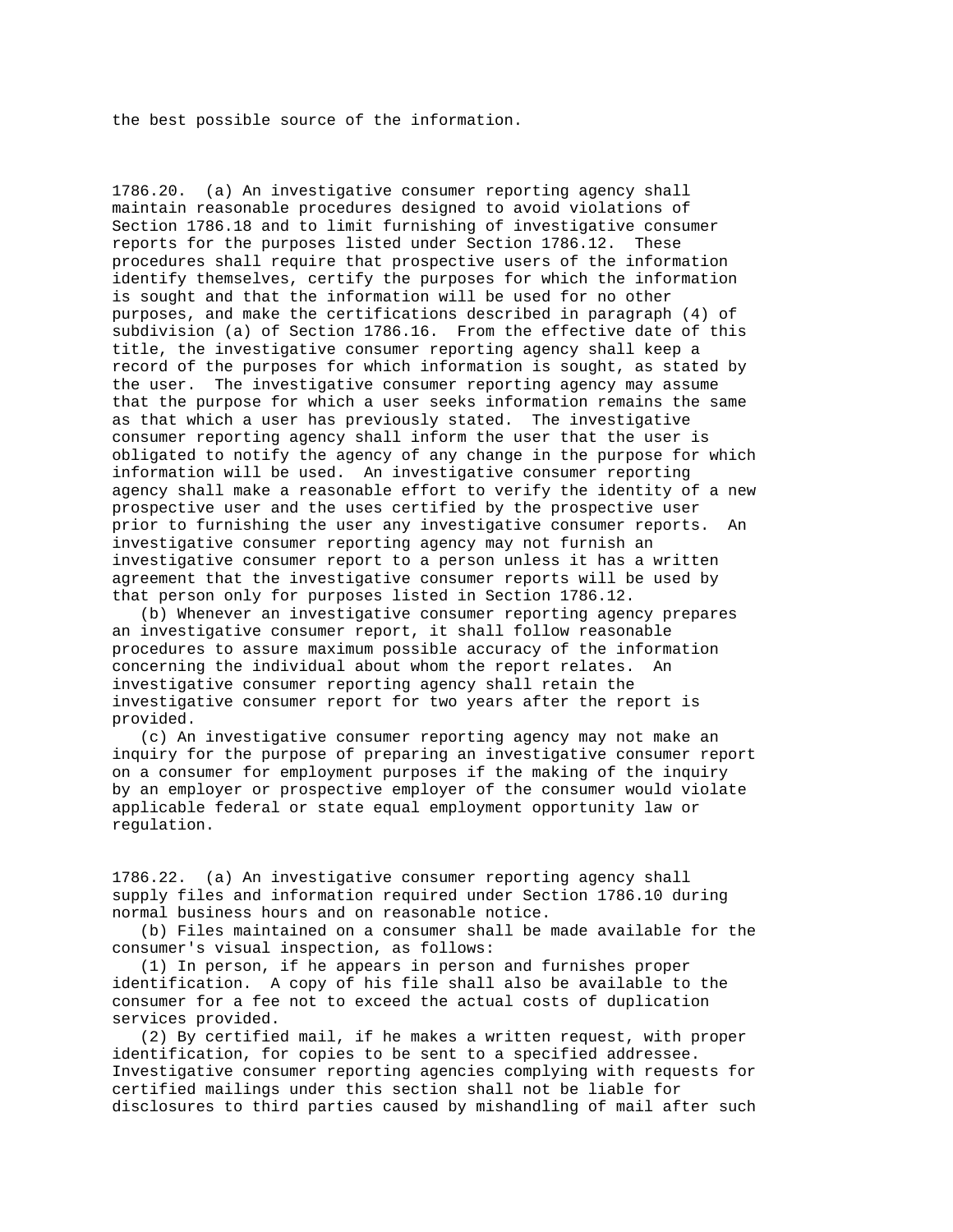mailings leave the investigative consumer reporting agencies.

 (3) A summary of all information contained in files on a consumer and required to be provided by Section 1786.10 shall be provided by telephone, if the consumer has made a written request, with proper identification for telephone disclosure, and the toll charge, if any, for the telephone call is prepaid by or charged directly to the consumer.

 (c) The term "proper identification" as used in subdivision (b) shall mean that information generally deemed sufficient to identify a person. Such information includes documents such as a valid driver' s license, social security account number, military identification card, and credit cards. Only if the consumer is unable to reasonably identify himself with the information described above, may an investigative consumer reporting agency require additional information concerning the consumer's employment and personal or family history in order to verify his identity.

 (d) The investigative consumer reporting agency shall provide trained personnel to explain to the consumer any information furnished him pursuant to Section 1786.10.

 (e) The investigative consumer reporting agency shall provide a written explanation of any coded information contained in files maintained on a consumer. This written explanation shall be distributed whenever a file is provided to a consumer for visual inspection as required under Section 1786.22.

 (f) The consumer shall be permitted to be accompanied by one other person of his choosing, who shall furnish reasonable identification.

 An investigative consumer reporting agency may require the consumer to furnish a written statement granting permission to the consumer reporting agency to discuss the consumer's file in such person's presence.

1786.24. (a) If the completeness or accuracy of any item of information contained in his or her file is disputed by a consumer, and the dispute is conveyed directly to the investigative consumer reporting agency by the consumer, the investigative consumer reporting agency shall, without charge, reinvestigate and record the current status of the disputed information or delete the item from the file in accordance with subdivision (c), before the end of the 30-day period beginning on the date on which the agency receives the notice of the dispute from the consumer.

 (b) The agency shall notify any person who provided information in dispute at the address and in the manner specified by that person. The notice shall include all relevant information regarding the dispute that the investigative consumer reporting agency has received from the consumer. The agency shall also promptly provide to the person who provided the information in dispute all relevant information regarding the dispute that is received by the agency from the consumer during the reinvestigation.

 (c) In conducting a reinvestigation, the investigative consumer reporting agency shall review and consider all relevant information submitted by the consumer with respect to the disputed item of information.

 (d) Notwithstanding subdivision (a), an investigative consumer reporting agency may terminate a reinvestigation of information disputed by a consumer if the investigative consumer reporting agency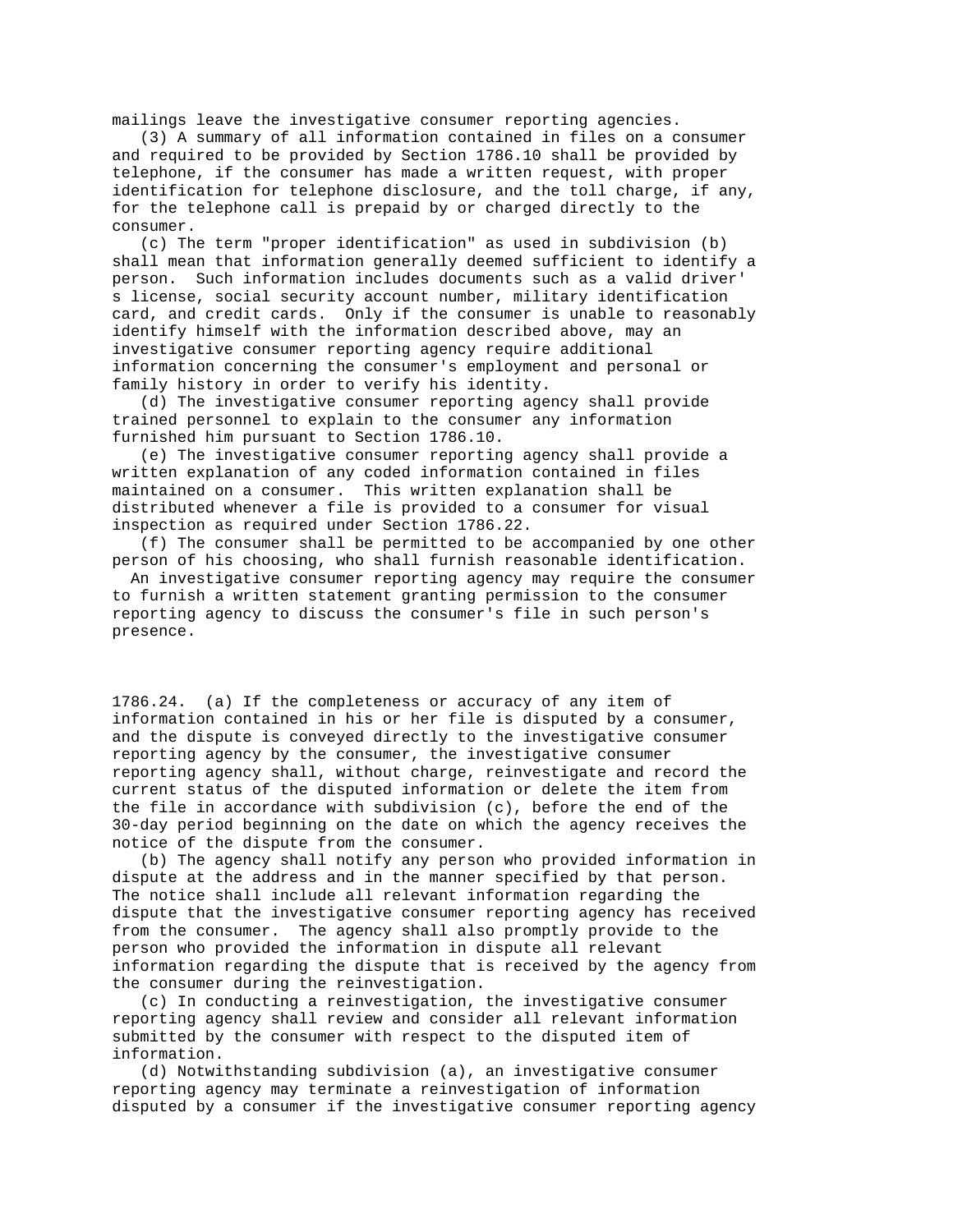reasonably determines that the dispute is frivolous or irrelevant, including by reason of a failure by a consumer to provide sufficient information to investigate the disputed information. Upon making a determination that a dispute is frivolous or irrelevant, the investigative consumer reporting agency shall notify the consumer, by mail or, if authorized by the consumer for that purpose, by any other means available to the agency. In this notification, the investigative consumer reporting agency shall state the specific reasons why it has determined that the consumer's dispute is frivolous or irrelevant and provide a description of any information required to investigate the disputed information, that may consist of a standardized form describing the general nature of the required information.

 (e) If a reinvestigation is made and, after reinvestigation, the disputed item of information is found to be inaccurate, incomplete, or cannot be verified by the evidence submitted, the investigative consumer reporting agency shall promptly delete that information from the consumer's file or modify the information, as appropriate, based on the results of the reinvestigation, and shall notify the consumer that the information has been deleted or modified. The consumer reporting agency shall also notify any and all sources from which the disputed information was obtained and inform them in writing of the reasons and results of the reinvestigation, and send a copy of this notification to the consumer. In accordance with subdivision (b) of Section 1786.10, the copy of the notification sent to the consumer need not reveal the identity of the source of information, unless otherwise required by law.

 (f) No information may be reinserted in the file of a consumer after having been deleted pursuant to this section, unless the person who furnished the information verifies that the information is complete and accurate. If any information deleted from the file of a consumer is reinserted in the file, the investigative consumer reporting agency shall promptly notify the consumer of the reinsertion in writing or, if authorized by the consumer for that purpose, by any other means available to the agency. As part of, or in addition to, this notice, the investigative consumer reporting agency shall provide to the consumer in writing (1) a statement that the disputed information has been reinserted, (2) the name, address, and telephone number of any furnisher of information contacted or that contacted the investigative consumer reporting agency in connection with the reinsertion, and the telephone number of the furnisher, if reasonably available, and (3) a notice that the consumer has the right to a reinvestigation of the information reinserted by the investigative consumer reporting agency and to add a statement to his or her file disputing the accuracy or completeness of the information.

 (g) An investigative consumer reporting agency shall provide notice to the consumer of the results of any reinvestigation under this section by mail or, if authorized by the consumer for that purpose, by other means available to the agency. The notice shall include (1) a statement that the reinvestigation is completed, (2) an investigative consumer report that is based on the consumer's file as that file is revised as a result of the reinvestigation, (3) a description or indication of any changes made in the investigative consumer report as a result of those revisions to the consumer's file, (4) a notice that, if requested by the consumer, a description of the procedure used to determine the accuracy and completeness of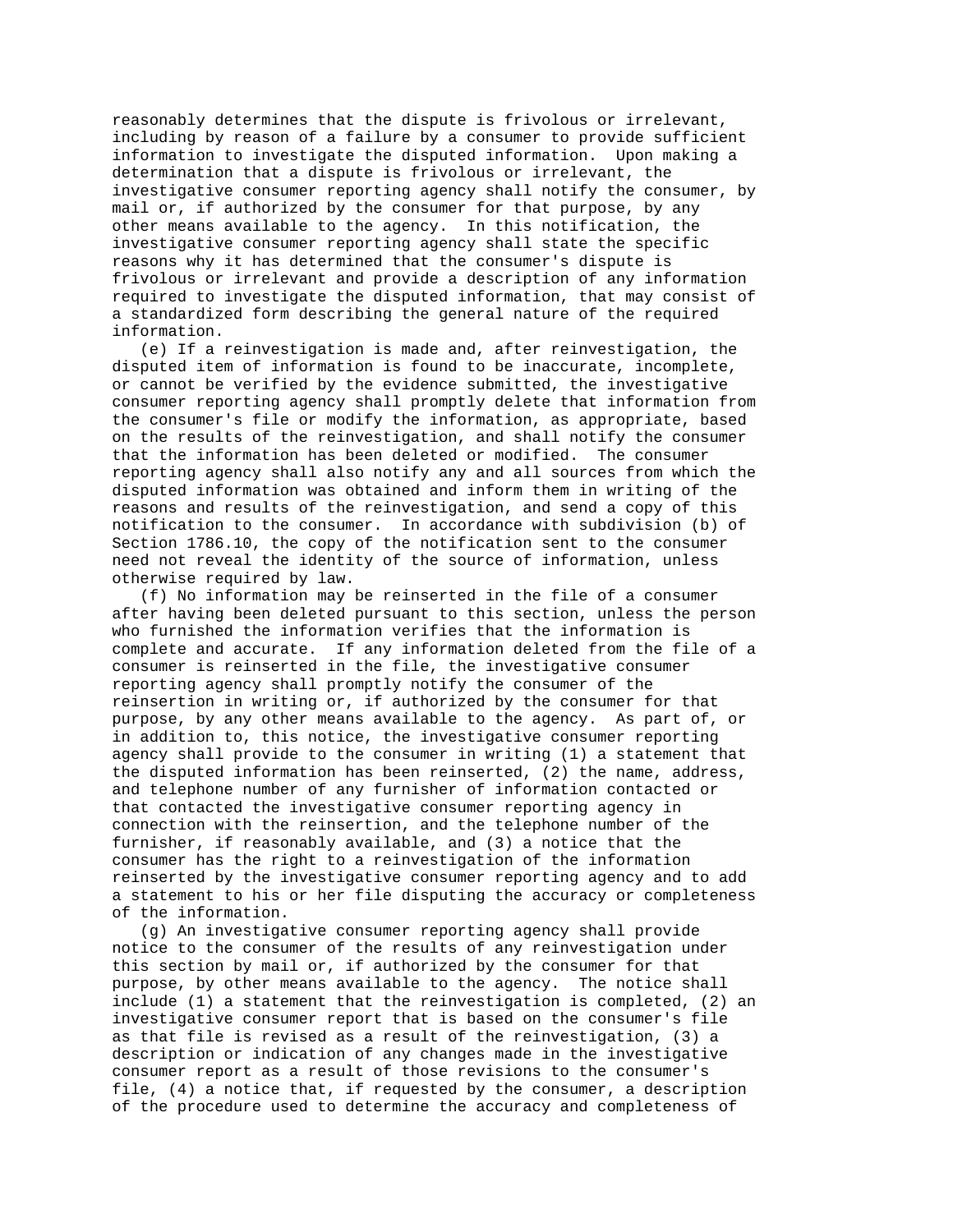the information shall be provided to the consumer by the investigative consumer reporting agency, including the name, business address, and telephone number of any furnisher of information contacted in connection with that information, (5) a notice that the consumer has the right to add a statement to the consumer's file disputing the accuracy or completeness of the information, and (6) a notice that the consumer has the right to request that the investigative consumer reporting agency furnish notifications under subdivision (k).

 (h) The presence of information in the consumer's file that contradicts the contention of the consumer shall not, in and of itself, constitute reasonable grounds for believing the dispute is frivolous or irrelevant.

 (i) If the investigative consumer reporting agency determines that the dispute is frivolous or irrelevant, or if the reinvestigation does not resolve the dispute, or if the information is reinserted into the file of a consumer pursuant to subdivision (f), the consumer may file a brief statement setting forth the nature of the dispute. The investigative consumer reporting agency may limit these statements to not more than 500 words if it provides the consumer with assistance in writing a clear summary of the dispute.

 (j) If a statement of dispute is filed, the investigative consumer reporting agency shall, in any subsequent investigative consumer report containing the information in question, clearly note that the information is disputed by the consumer and shall include in the report either the statement of the consumer or a clear and accurate summary thereof.

 (k) Following the deletion of information from the file of a consumer pursuant to this section, or following the filing of a dispute pursuant to subdivision (i), the investigative consumer reporting agency shall, at the request of the consumer, furnish notification that the item of information has been deleted or that the item of information is disputed. In the case of disputed information, the notification shall include the statement or summary of the dispute filed pursuant to subdivision (i). This notification shall be furnished to any person who has, within two years prior to the deletion or the filing of the dispute, received an investigative consumer report concerning the consumer for employment purposes, or who has, within one year of the deletion or the filing of the dispute, received an investigative consumer report concerning the consumer for any other purpose, if these investigative consumer reports contained the deleted or disputed information, unless the consumer specifically requests in writing that this notification not be given to all persons or to any specified persons. The investigative consumer reporting agency shall clearly and conspicuously disclose to the consumer his or her rights to make a request that this notification not be made.

 (l) An investigative consumer reporting agency shall maintain reasonable procedures designed to prevent the reappearance in the file of a consumer and in investigative consumer reports information that has been deleted pursuant to this section and not reinserted pursuant to subdivision (f).

 (m) If the dispute of a consumer is resolved by deletion of the disputed information within three business days, beginning with the day the investigative consumer reporting agency receives notice of the dispute in accordance with subdivision (a), the investigative consumer reporting agency is exempt from requirements for further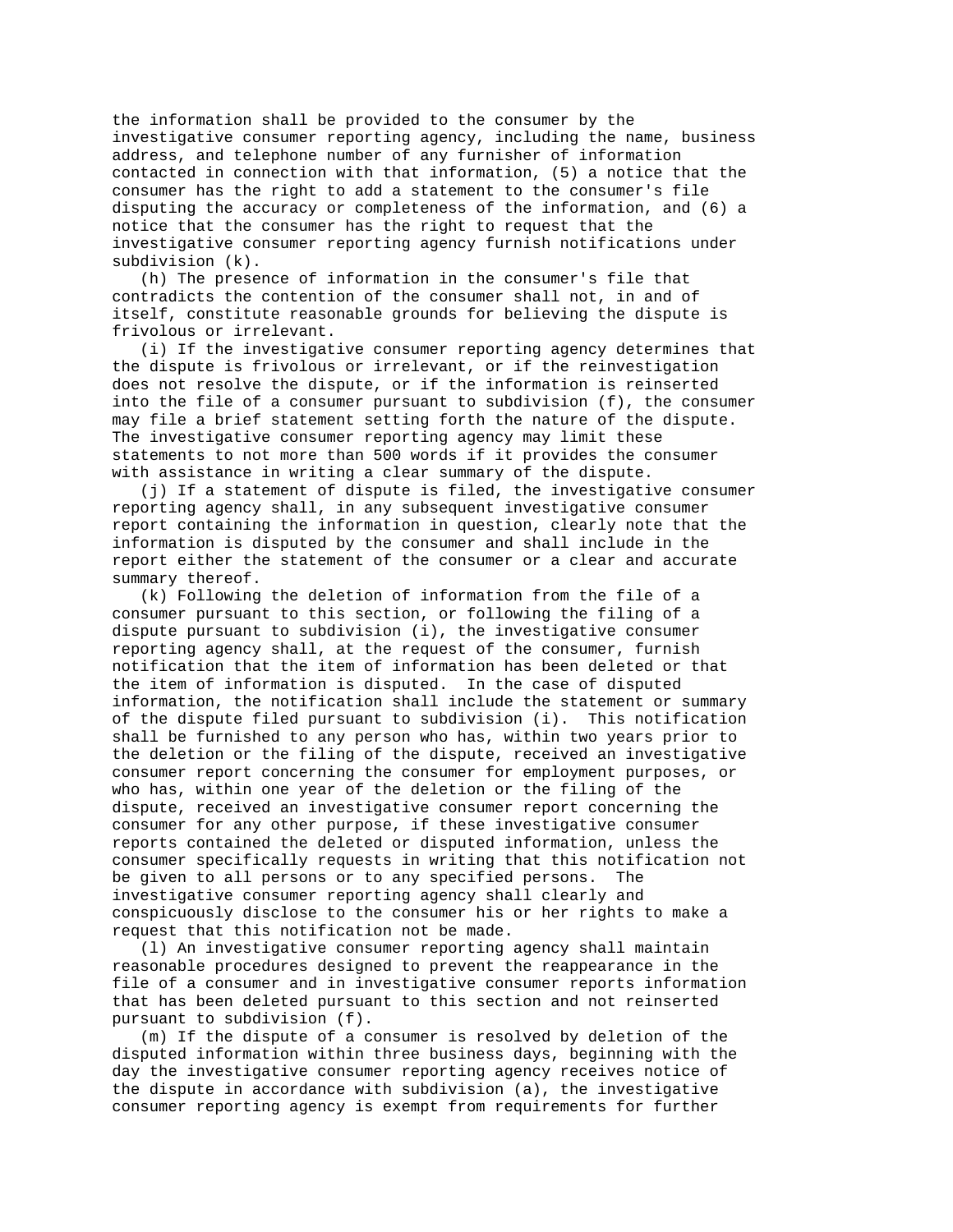action under subdivisions  $(g)$ ,  $(i)$ , and  $(j)$ , if the agency:  $(1)$ provides prompt notice of the deletion to the consumer by telephone, (2) provides written confirmation of the deletion and a copy of an investigative consumer report of the consumer that is based on the file of a consumer after the deletion, and (3) includes, in the telephone notice or in a written notice that accompanies the confirmation and report, a statement of the consumer's right to request under subdivision (k) that the agency not furnish notifications under that subdivision.

 (n) Any investigative consumer reporting agency that compiles and maintains files on consumers on a nationwide basis, as defined in the federal Fair Credit Reporting Act, as amended (15 U.S.C. Sec. 1681 et seq.), shall implement an automated system through which furnishers of information to that agency may report the results of a reinvestigation that finds incomplete or inaccurate information in the file of a consumer to other investigative consumer reporting agencies.

 (o) All actions to be taken by an investigative consumer reporting agency under this section are governed by the applicable time periods specified in Section 611 of the federal Fair Credit Reporting Act, as amended (15 U.S.C. Sec. 1681i).

1786.26. (a) Except as otherwise provided in subdivision (c), an investigative consumer reporting agency may charge a consumer a fee not exceeding eight dollars (\$8) for making disclosures to the consumer pursuant to Sections 1786.10, 1786.11, and 1786.22. Any charges shall be indicated to the consumer prior to disclosure.

 (b) An investigative consumer reporting agency shall not impose any charge for providing notice to a consumer required under Section 1786.24, furnishing an investigative consumer report pursuant to Section 1786.24, or notifying a person pursuant to subdivision (k) of Section 1786.24 of the deletion of information that is found to be inaccurate or that cannot be verified.

 (c) Upon the request of the consumer, an investigative consumer reporting agency shall make all disclosures pursuant to Section 1786.10 and 1786.22 once during any 12-month period without charge to that consumer if the consumer certifies in writing that he or she (1) is unemployed and intends to apply for employment in the 60-day period beginning on the date the certification is made, (2) is a recipient of public welfare assistance, or (3) has reason to believe that the file on the consumer at the investigative consumer reporting agency contains inaccurate information due to fraud.

 (d) An investigative consumer reporting agency shall not impose any charge on a consumer for providing any notification or making any disclosure required by this title, except as authorized by this section.

1786.28. (a) Each investigative consumer reporting agency that collects, assembles, evaluates, compiles, reports, transmits, transfers, or communicates items of information concerning consumers which are matters of public record shall specify in any report containing public record information the source from which this information was obtained, including the particular court, if applicable, and the date that this information was initially reported or publicized.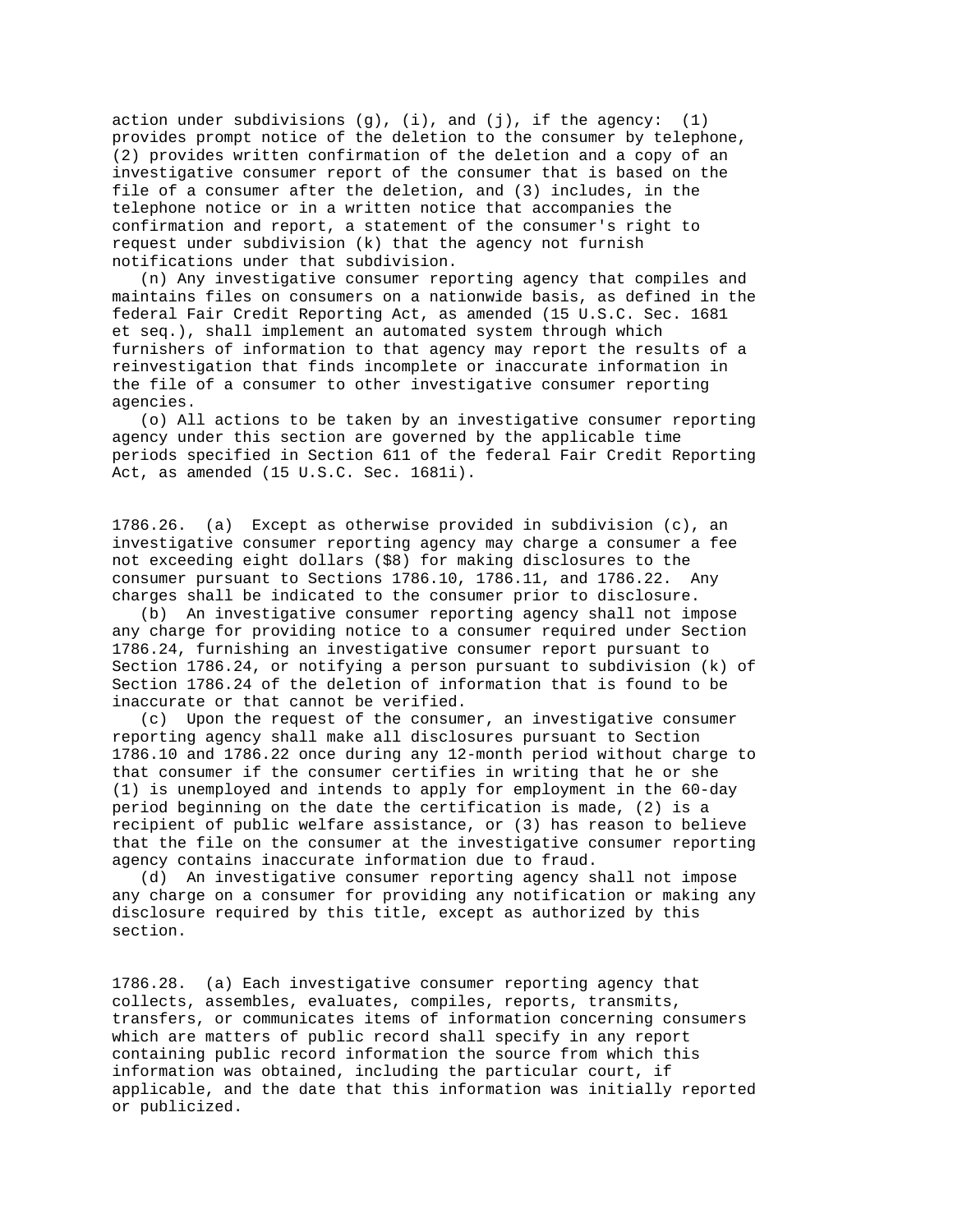(b) A consumer reporting agency which furnishes a consumer report for employment purposes and which for that purpose compiles, collects, assembles, evaluates, reports, transmits, transfers, or communicates items of information on consumers which are matters of public record and are likely to have an adverse effect upon a consumer's ability to obtain employment shall in addition maintain strict procedures designed to insure that whenever public record information which is likely to have an adverse effect on a consumer's ability to obtain employment is reported it is complete and up to date. For purposes of this paragraph, items of public record relating to arrests, indictments, convictions, suits, tax liens, and outstanding judgments shall be considered up to date if the current public record status of the item at the time of the report is reported.

1786.29. An investigative consumer reporting agency shall provide the following notices on the first page of an investigative consumer report:

 (a) A notice in at least 12-point boldface type setting forth that the report does not guarantee the accuracy or truthfulness of the information as to the subject of the investigation, but only that it is accurately copied from public records, and information generated as a result of identity theft, including evidence of criminal activity, may be inaccurately associated with the consumer who is the subject of the report.

 (b) An investigative consumer reporting agency shall provide a consumer seeking to obtain a copy of a report or making a request to review a file, a written notice in simple, plain English and Spanish setting forth the terms and conditions of his or her right to receive all disclosures, as provided in Section 1786.26.

1786.30. Whenever an investigative consumer reporting agency prepares an investigative consumer report, no adverse information in the report (other than information that is a matter of public record, the status of which has been updated pursuant to Section 1786.28) may be included in a subsequent investigative consumer report unless that adverse information has been verified in the process of making the subsequent investigative consumer report, or the adverse information was received within the three-month period preceding the date the subsequent report is furnished.

1786.40. (a) Whenever insurance for personal, family, or household purposes, employment, or the hiring of a dwelling unit involving a consumer is denied, or the charge for that insurance or the hiring of a dwelling unit is increased, under circumstances in which a report regarding the consumer was obtained from an investigative consumer reporting agency, the user of the investigative consumer report shall so advise the consumer against whom the adverse action has been taken and supply the name and address of the investigative consumer reporting agency making the report.

 (b) Whenever insurance for personal, family, or household purposes involving a consumer is denied or the charge for that insurance is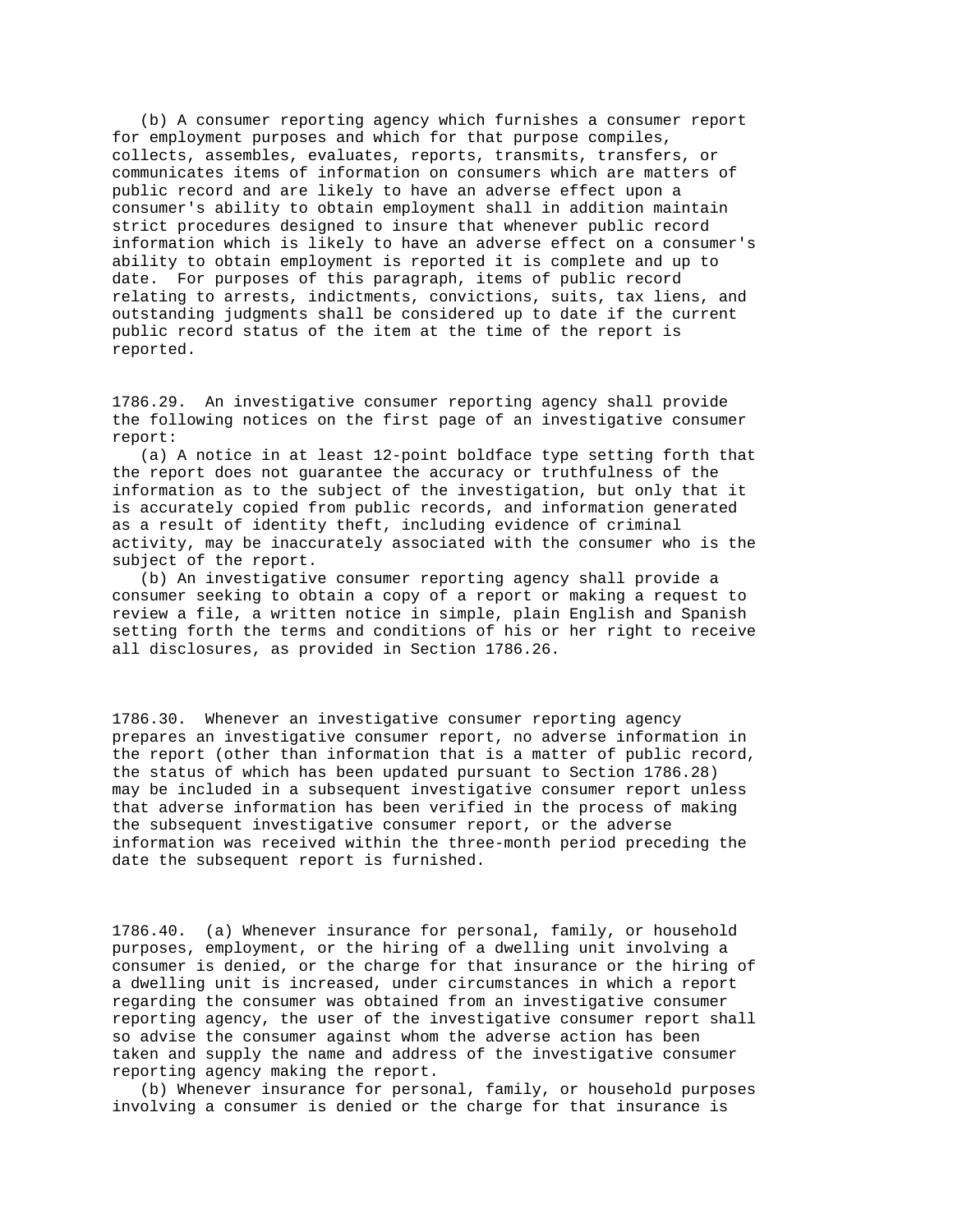increased, either wholly or in part because of information bearing upon the consumer's general reputation, personal characteristics, or mode of living, that was obtained from a person other than an investigative consumer reporting agency, the consumer, or another person related to the consumer and acting on the consumer's behalf, the user of the information shall, within a reasonable period of time, and upon the consumer's written request for the reasons for the adverse action received within 60 days after learning of the adverse action, disclose the nature and substance of the information to the consumer. The user of the information shall clearly and accurately disclose to the consumer his or her right to make this written request at the time the adverse action is communicated to the consumer.

1786.50. (a) An investigative consumer reporting agency or user of information that fails to comply with any requirement under this title with respect to an investigative consumer report is liable to the consumer who is the subject of the report in an amount equal to the sum of all the following:

 (1) Any actual damages sustained by the consumer as a result of the failure or, except in the case of class actions, ten thousand dollars (\$10,000), whichever sum is greater.

 (2) In the case of any successful action to enforce any liability under this chapter, the costs of the action together with reasonable attorney's fees as determined by the court.

 (b) If the court determines that the violation was grossly negligent or willful, the court may, in addition, assess, and the consumer may recover, punitive damages.

 (c) Notwithstanding subdivision (a), an investigative consumer reporting agency or user of information that fails to comply with any requirement under this title with respect to an investigative consumer report shall not be liable to a consumer who is the subject of the report where the failure to comply results in a more favorable investigative consumer report than if there had not been a failure to comply.

1786.52. Nothing in this chapter shall in any way affect the right of any consumer to maintain an action against an investigative consumer reporting agency, a user of an investigative consumer report, or an informant for invasion of privacy or defamation.

 An action to enforce any liability created under this title may be brought in any appropriate court of competent jurisdiction within two years from the date of discovery.

 (a) Any investigative consumer reporting agency or user of information against whom an action brought pursuant to Section 1681n or 1681o of Title 15 of the United States Code is pending shall not be subject to suit for the same act or omission under Section 1786.50.

 (b) The entry of a final judgment against the investigative consumer reporting agency or user of information in an action brought pursuant to the provisions of Section 1681n or 1681o of Title 15 of the United States Code shall be a bar to the maintenance of any action based on the same act or omission which might be brought under this title.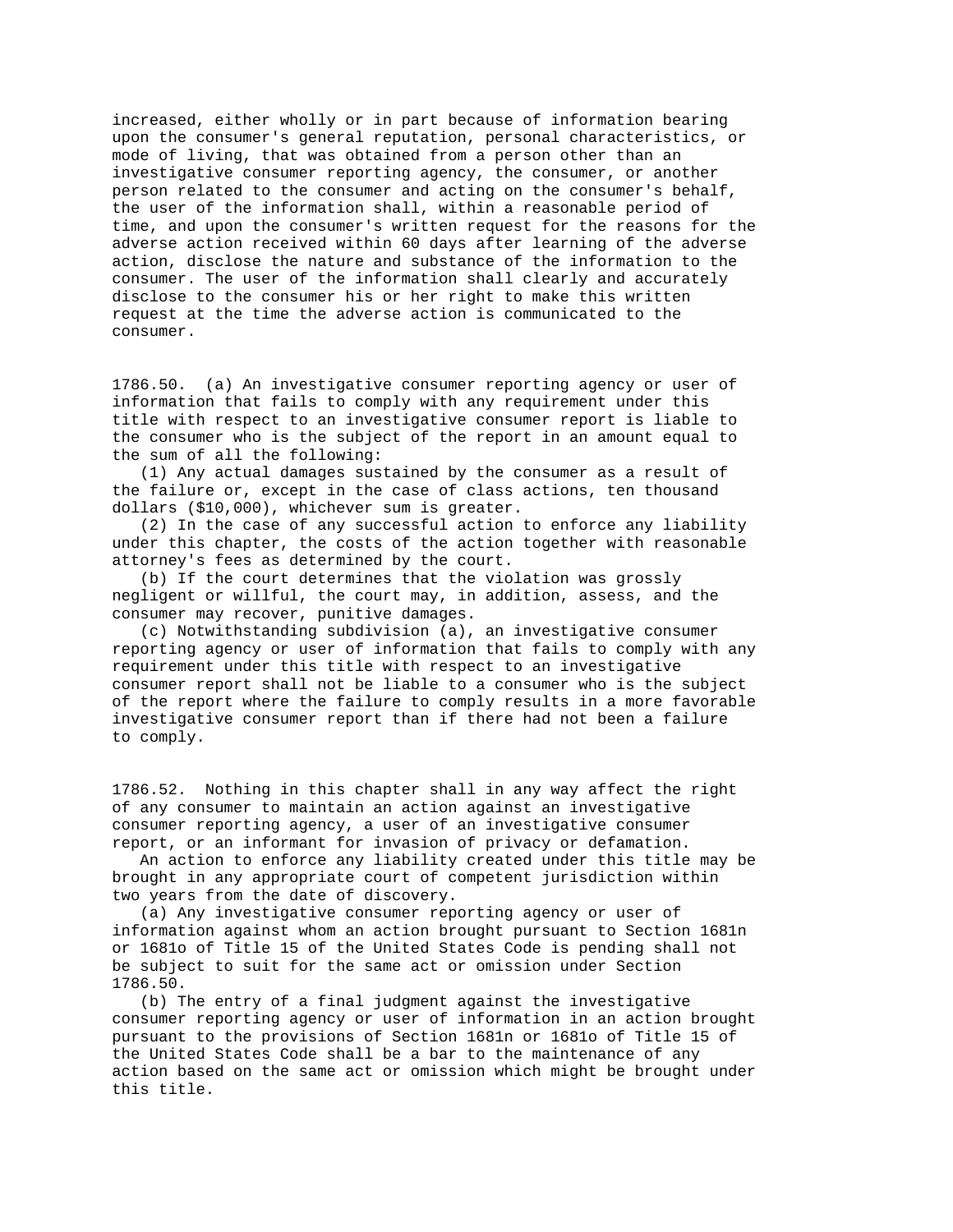1786.53. (a) Any person who collects, assembles, evaluates, compiles, reports, transmits, transfers, or communicates information on a consumer's character, general reputation, personnel characteristics, or mode of living, for employment purposes, which are matters of public record, and does not use the services of an investigative consumer reporting agency, shall provide that information to the consumer pursuant to subdivision (b). For purposes of this section:

 (1) "Adverse action," as relating to employment, means a denial of employment or any decision made for an employment purpose that adversely affects any current or prospective employee.

 (2) The term "person" does not include an agency subject to the Information Practices Act of 1977 (Chapter 1 (commencing with Section 1798) of Title 1.8).

 (3) "Public records" means records documenting an arrest, indictment, conviction, civil judicial action, tax lien, or outstanding judgment.

 (b) (1) Any person described in subdivision (a), or any person who receives information pursuant to subdivision (a), shall provide a copy of the related public record to the consumer within seven days after receipt of the information, regardless of whether the information is received in a written or oral form.

 (2) Any person shall provide on any job application form, or any other written form, a box that, if checked by the consumer, permits the consumer to waive his or her right to receive a copy of any public record obtained pursuant to this section.

 (3) If any person obtains a public record pursuant to this section for the purpose of conducting an investigation for suspicion of wrongdoing or misconduct by the subject of the investigation, the person may withhold the information until the completion of the investigation. Upon completion, the person shall provide a copy of the public record pursuant to paragraph (1), unless the consumer waived his or her rights pursuant to paragraph (2).

 (4) If any person takes any adverse action as a result of receiving information pursuant to subdivision (a), the person shall provide to the consumer a copy of the public record, regardless of whether the consumer waived his or her rights pursuant to paragraph  $(2)$ .

 (c) Nothing in subdivision (a) or (b) requires any person to provide the same information to any consumer on more than one occasion.

1786.54. This title does not apply to any investigative consumer report which by its terms is limited to disclosures from public records relating to land and land titles or which is a report issued preliminary to the issuance of a policy of title insurance, and it does not apply to any person whose records are maintained for the primary purpose of reporting those portions of public records which impart constructive notice under the law of matters relating to land and land titles and which may be issued as the basis for the issuance of a policy of title insurance.